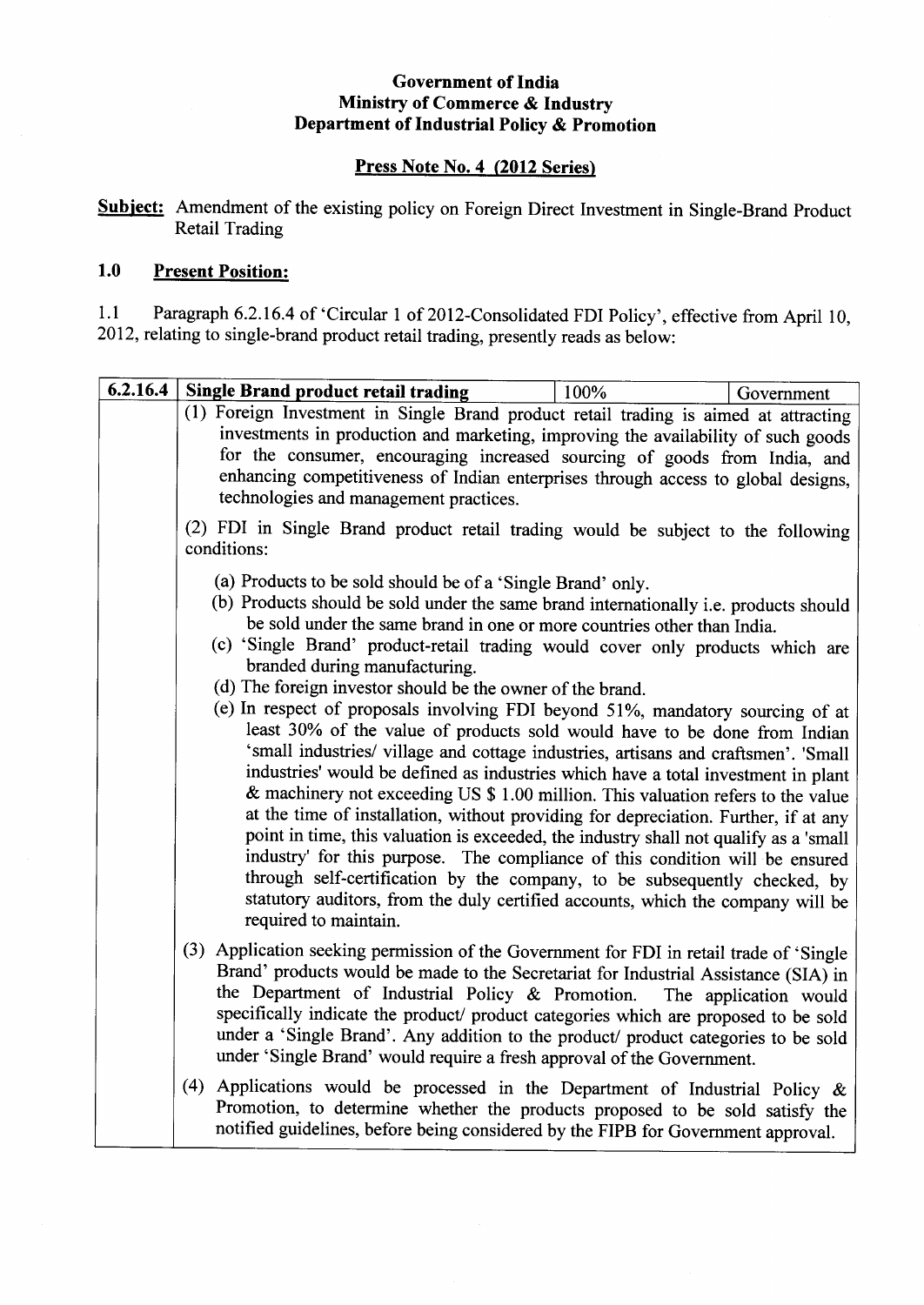## **2.0 Revised Position:**

2.1 The Government of India has reviewed the position in this regard and decided to amend paragraphs 6.2.16.4 (2) (d) & 6.2.16.4 (2) (e) of the existing policy.

# **3.0 Amendment to paragraph 6.2.16.4:**

3.1 Accordingly, paragraph 6.2.16.4 of 'Circular 1 of 2012-Conso1idated FDI Policy', effective from April 10, 2012, is amended, as below:

| 6.2.16.4 | <b>Single Brand product retail trading</b>                                                                                                                                                                                                                                                                                                                                                                                                                                                                                                                                                                                                                                                                                                                                                                                                                                  | 100% | Government |  |  |
|----------|-----------------------------------------------------------------------------------------------------------------------------------------------------------------------------------------------------------------------------------------------------------------------------------------------------------------------------------------------------------------------------------------------------------------------------------------------------------------------------------------------------------------------------------------------------------------------------------------------------------------------------------------------------------------------------------------------------------------------------------------------------------------------------------------------------------------------------------------------------------------------------|------|------------|--|--|
|          | (1) Foreign Investment in Single Brand product retail trading is aimed at attracting<br>investments in production and marketing, improving the availability of such goods<br>for the consumer, encouraging increased sourcing of goods from India, and<br>enhancing competitiveness of Indian enterprises through access to global designs,<br>technologies and management practices.                                                                                                                                                                                                                                                                                                                                                                                                                                                                                       |      |            |  |  |
|          | (2) FDI in Single Brand product retail trading would be subject to the following<br>conditions:                                                                                                                                                                                                                                                                                                                                                                                                                                                                                                                                                                                                                                                                                                                                                                             |      |            |  |  |
|          | (a) Products to be sold should be of a 'Single Brand' only.                                                                                                                                                                                                                                                                                                                                                                                                                                                                                                                                                                                                                                                                                                                                                                                                                 |      |            |  |  |
|          | (b) Products should be sold under the same brand internationally <i>i.e.</i> products should<br>be sold under the same brand in one or more countries other than India.<br>(c) 'Single Brand' product-retail trading would cover only products which are branded<br>during manufacturing.                                                                                                                                                                                                                                                                                                                                                                                                                                                                                                                                                                                   |      |            |  |  |
|          |                                                                                                                                                                                                                                                                                                                                                                                                                                                                                                                                                                                                                                                                                                                                                                                                                                                                             |      |            |  |  |
|          | (d) Only one non-resident entity, whether owner of the brand or otherwise, shall be<br>permitted to undertake single brand product retail trading in the country, for the<br>specific brand, through a legally tenable agreement, with the brand owner for<br>undertaking single brand product retail trading in respect of the specific brand for<br>which approval is being sought. The onus for ensuring compliance with this<br>condition shall rest with the Indian entity carrying out single-brand product retail<br>trading in India. The investing entity shall provide evidence to this effect at the<br>time of seeking approval, including a copy of the licensing/franchise/sub-licence<br>agreement, specifically indicating compliance with the above condition.                                                                                             |      |            |  |  |
|          | (e) In respect of proposals involving FDI beyond 51%, sourcing of 30% of the value of<br>goods purchased, will be done from India, preferably from MSMEs, village and<br>cottage industries, artisans and craftsmen, in all sectors. The quantum of domestic<br>sourcing will be self-certified by the company, to be subsequently checked, by<br>statutory auditors, from the duly certified accounts which the company will be<br>required to maintain. This procurement requirement would have to be met, in the<br>first instance, as an average of five years' total value of the goods purchased,<br>beginning 1 <sup>st</sup> April of the year during which the first tranche of FDI is received.<br>Thereafter, it would have to be met on an annual basis. For the purpose of<br>ascertaining the sourcing requirement, the relevant entity would be the company, |      |            |  |  |
|          | incorporated in India, which is the recipient of FDI for the purpose of carrying out                                                                                                                                                                                                                                                                                                                                                                                                                                                                                                                                                                                                                                                                                                                                                                                        |      |            |  |  |

 $\bar{z}$